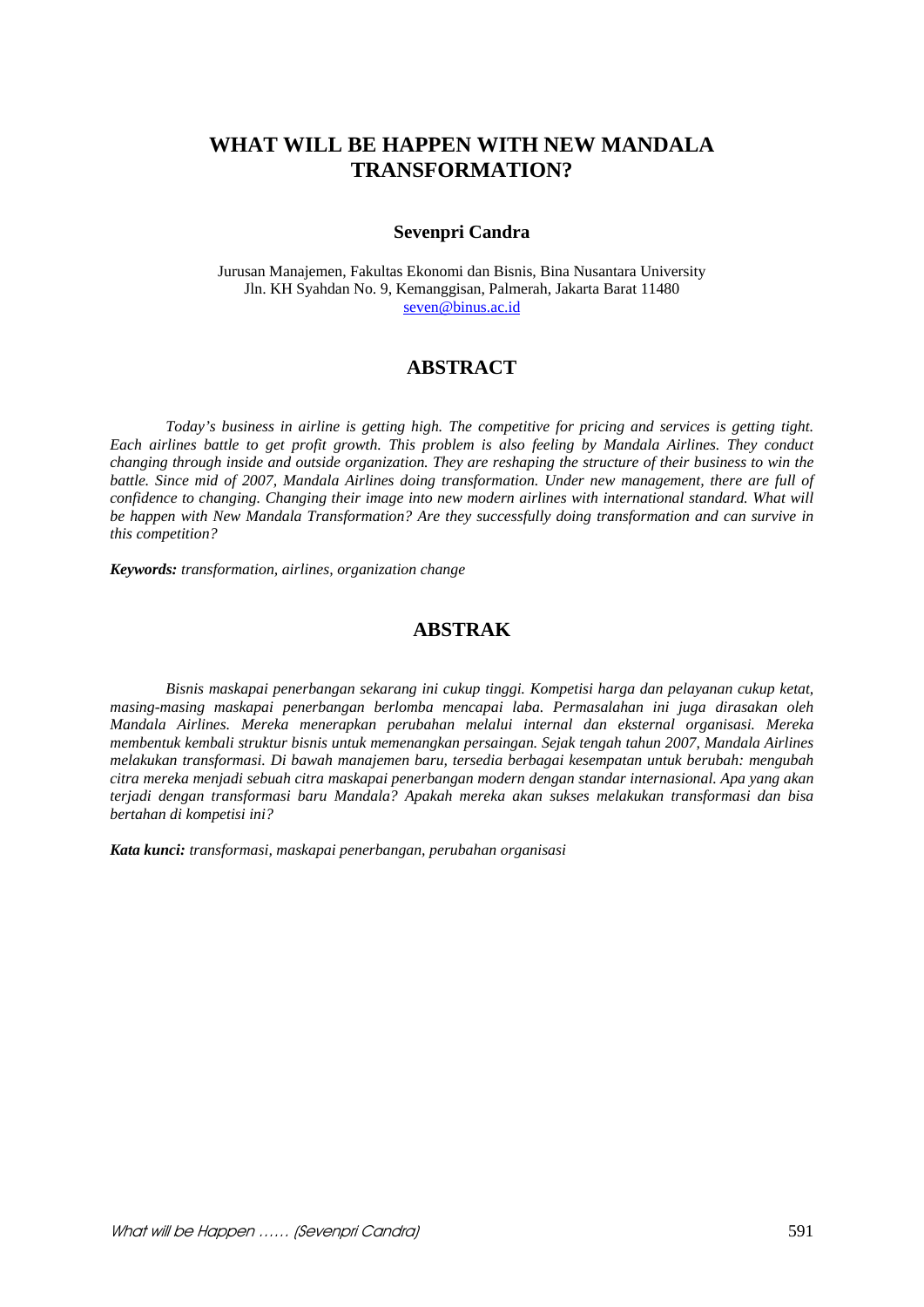# **INTRODUCTION**

In today's business, each company should be aware of changes that happened in the outside. They should manage well with the rapid change of environment. Especially in airlines, organization should be change to win the competition and improve their performance. The key successful tactics for building transformations can be organized in four well-known transformation design themes: *aspirations* (well-defined stretch targets), *leadership* (strong CEO involvement), *process* (a clear structure for the transformation), and *energy* (for instance, efforts to ensure frontline ownership of change). It's not enough simply to bring these tactics to bear, of course; executing them well is the other half of the battle (Isren, Meaney, & Wilson, 2009).

Based on McKinsey & Company, if organizational transformations are to succeed, change can't be thought of as a single, standardized process. The McKinsey Global survey results highlight several important tactics that organizations use to transform themselves successfully. Setting clear and high aspirations for change is the most significant. A second tactic is engaging the whole company in the change effort through a wide variety of means; a highly involved and visible CEO is important, but successful companies also use various other communication and accountability methods to keep people involved—far more methods than unsuccessful companies use. Also notable: successful companies are far likelier to communicate the need for change in a positive way, encouraging employees to build on success rather than focusing exclusively on fixing problems (McKinsey & Company, July 2008).

Four key functions collectively define a successful role for the CEO in a transformation (Aiken & Keller, 2006): (1) *Making the transformation meaningful.* People will go to extraordinary lengths for causes they believe in, and a powerful transformation story will create and reinforce their commitment. The ultimate impact of the story depends on the CEO's willingness to make the transformation personal, to engage others openly, and to spotlight successes as they emerge. (2) *Rolemodeling desired mind-sets and behavior.* Successful CEOs typically embark on their own personal transformation journey. Their actions encourage employees to support and practice the new types of behavior. (3) *Building a strong and committed top team.* To harness the transformative power of the top team, CEOs must make tough decisions about who has the ability and motivation to make the journey. (4) *Relentlessly pursuing impact.* There is no substitute for CEOs rolling up their sleeves and getting personally involved when significant financial and symbolic value is at stake.

#### **History of Mandala Airlines**

PT Mandala Airlines was founded on April 17, 1969. The founders were Col. Sofjar, Maj. Gen. Raden Soerjo, Adil Aljol, Maj. (Air Force) Soegandi Partosoegondo, Kasbi Indradjanoe and Darwin Ramli. The airline was owned by PT Dharma Kencana Sakti, which in turn was the commercial arm of Yayasan Dharma Putra Kostrad, a foundation linked to Kostrad, the strategic reserve command of the Indonesian army. The airline was named after *Operation Mandala*, the military operations to incorporate West Papua into Indonesia. The name also refers to mandala, a Sanskrit term for a diagram symbolizing the universe, which is used as the logo of the corporation.

In its early years Mandala Airlines operated flights between Jakarta and destinations in eastern Indonesia, such as Ambon, Gorontalo, Kendari, Makassar and Manado. In 1972 Mandala took over Seulawah Air Service (another military-owned airline), which flew to cities in western Indonesia, such as Banda Aceh, Banjarmasin, Medan, Padang, Palembang, Pekanbaru and Pontianak, giving the airline a national coverage.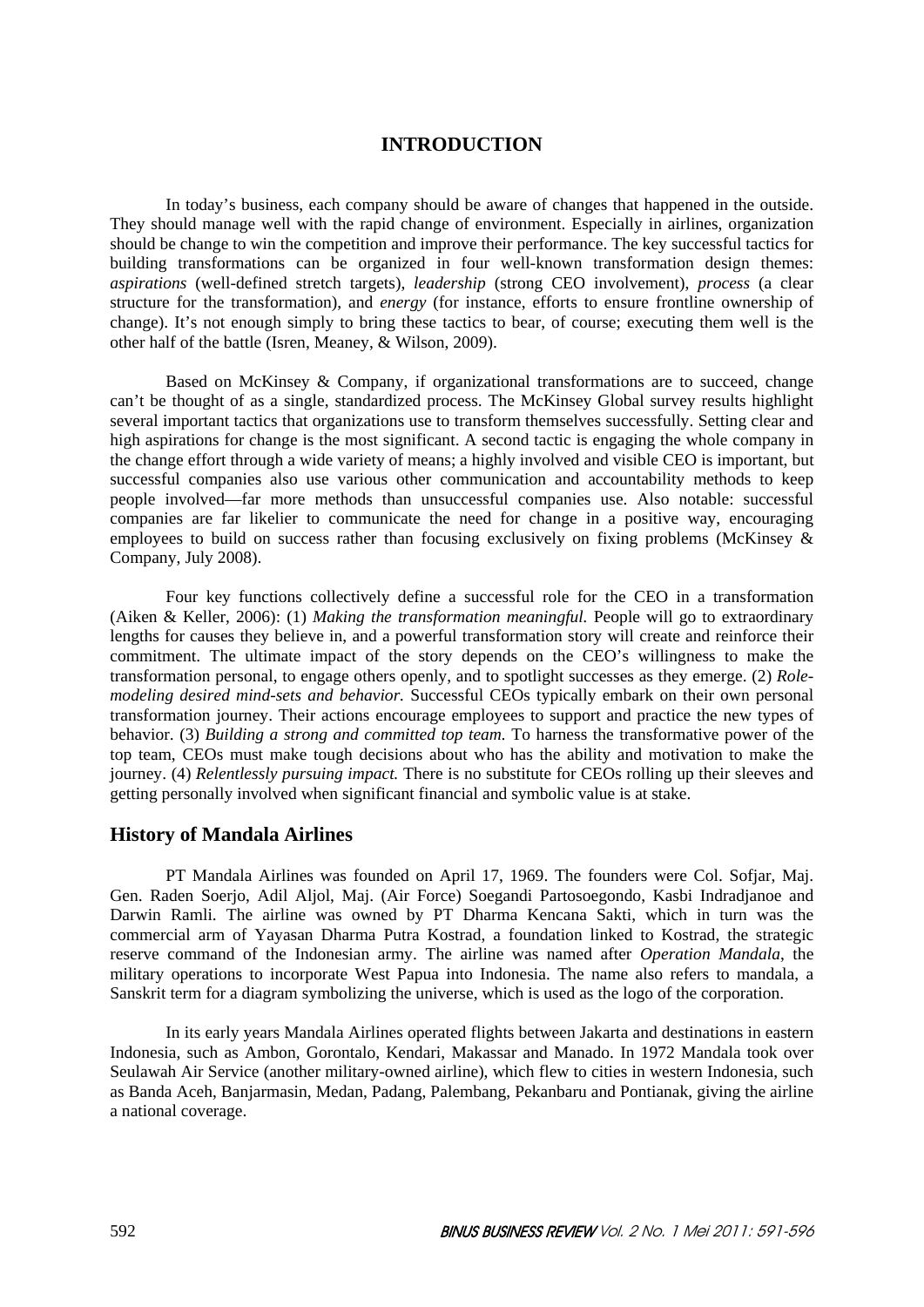Under military management, Mandala Airlines kept a relatively quiet existence as a secondtier airline. In 1992, it retired the last of its aged turboprop fleet and replaced them with leased second hand jet aircraft. In 2001, it suffered a financial scandal, in which no less than IDR 135.5 billion (about USD 13.5 million) was stolen from the company. Despite being awarded as Indonesia's "Most Potential Brand in Airlines Service" in 2002, Mandala found it hard to compete with other recentlyemerged Indonesian airlines. In 2005, Mandala experienced a high profile accident in Medan. At about the same time, Mandala, as a legacy carrier, could not compete effectively with startup airlines. Mandala was sold to Cardig International acquired the airline for IDR 300 billion (USD 34 million) in April 2006.Indigo Partners (USA) acquired 49% of Cardig's shares in October 2006 with the strategic goal to grow Mandala into the leading airline in Indonesia and the region. Cardig International specializes in JV companies focused on the aviation sector i.e. airport services, integrated logistics solutions, in-flight catering, cargo airlines, international courier, passengers airlines and currently has investments in 10 companies. Indigo Partners specialize in Airline and Transport sector investments and has a stake in Spirit Airlines (USA), Wizz (Europe), Tiger (Singapore), Abnanova Airlines (Russia) and, Mandala Airlines (Indonesia). Both investors recognize the huge potential of Indonesia's market and the requirement for a well run modern generation airline.

## **DISCUSSION**

### **The Journey into New Mandala Airlines**

"We call it the New Mandala. Because we have a new investor, new aircraft, and new management. In 2008 we focused on communications, networking and branding, "said Warwick Brady, CEO of Mandala. As a CEO of Mandala Airlines, at that time Warwick has prepared a working agenda. For the short term, the target is able to communicate aggressively with customers and increase frequency of flights some routes. While the medium-term agenda: the company's growth of 25% per year. The long term goal to be the dominant airline in Indonesia and ASEAN.

Mandala internal problems are also a challenge for Warwick. As known, formerly owned Mandala Kostrad, thick with the culture of military work. Of course, to change the culture of the army into a modern commercial organizations not work overnight. Warwick team to change the mindset of employees, starting with changing the top management. Top management ranks filled with people who have experience of international flights and combined with the Indonesian people with capability commercial business, so they can see the gap and the prospects for Indonesia's aviation market (Figure 1). Reshuffle was carried out since October 2007.

| <b>Steve Wilks</b>                                 | . Previously: CEO DHL Aviation ME, Executive GM              |
|----------------------------------------------------|--------------------------------------------------------------|
| <b>Chief Operating Officer</b>                     | Corporate Service of Air Niugini, GM of Air Nelson.          |
| <b>Irianda Susilo</b>                              | •Previously as CEO Matahari Graha Fantasi, Unilever,         |
| <b>Chief Commercial Officer</b>                    | Mobil Oil                                                    |
| <b>Brian Bradbury</b><br><b>Technical Director</b> | •Previously at British Airways, Bristows, Serco & Gamco      |
| Yadi Ruchandi                                      | • Previously as VP Financial Executive Cardig International, |
| <b>Chief Financial Officer</b>                     | <b>IBRA</b>                                                  |
| Cor Blokzijl                                       | • Previously: Operational Director of Go Airlines, Airlines  |
| <b>Airlines Operational Director</b>               | Operational Director of Finnair, Niki and also Aero.         |
| Ai Ling Ng                                         | • Previously: Head of S&M of Jetstar Asia Airways, S&M       |
| <b>Revenue Management Director</b>                 | Manager of PT Garuda.                                        |

Figure 1 Top Management after reshuffle on October 2007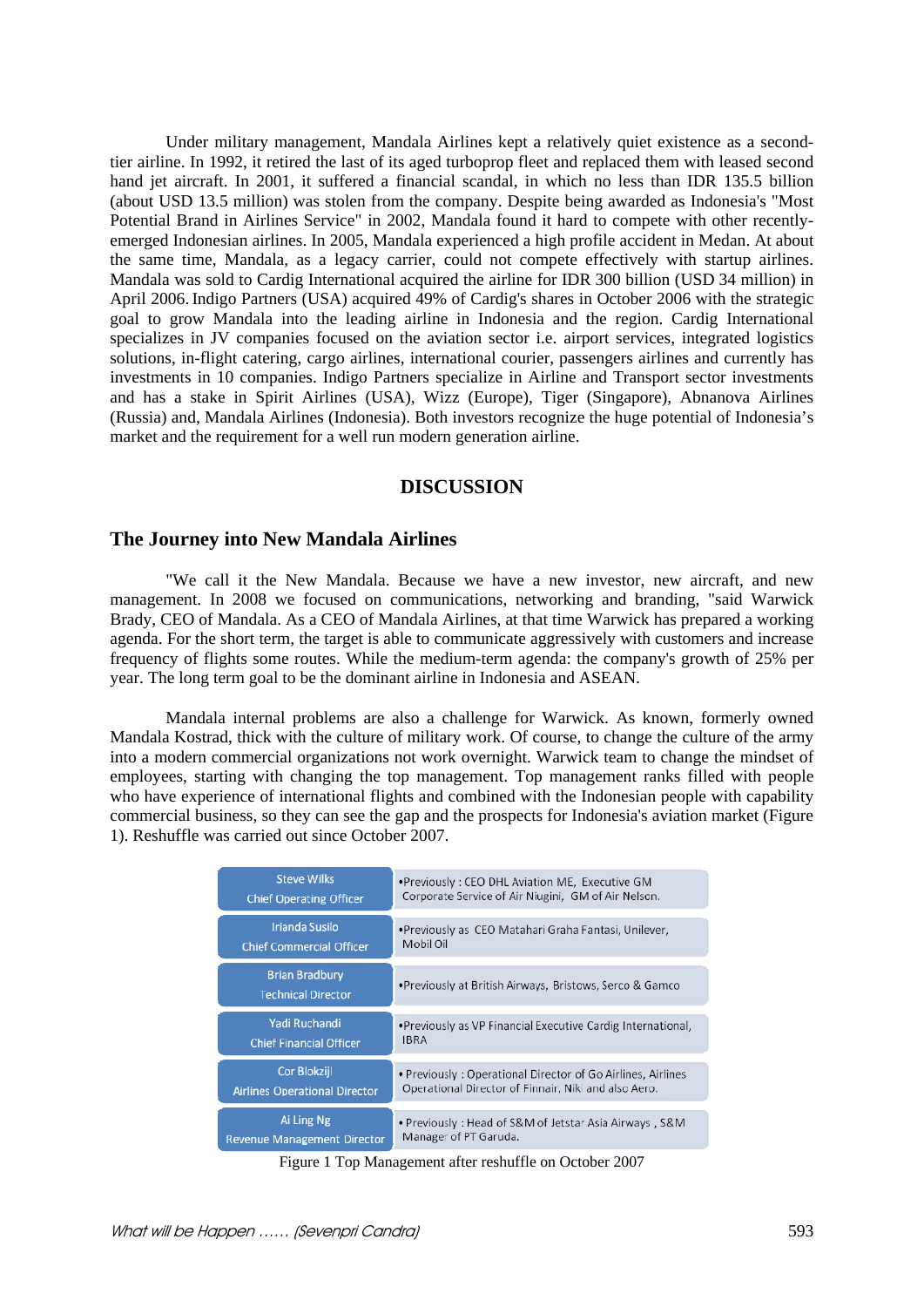With the formation of a new top management, then the next step undertaken by the CEO of Mandala is subject to change in the operational side of aviation, commercial strategy and improvement of human resources (Figure 2).

| Operasional                                                                                                                                                                                                                                                                                                 | Commercial                                                                                                                                                                                                                                                                                                                                                                                                 | Human Capital                                                                                                                                                                                                                                                                                  |
|-------------------------------------------------------------------------------------------------------------------------------------------------------------------------------------------------------------------------------------------------------------------------------------------------------------|------------------------------------------------------------------------------------------------------------------------------------------------------------------------------------------------------------------------------------------------------------------------------------------------------------------------------------------------------------------------------------------------------------|------------------------------------------------------------------------------------------------------------------------------------------------------------------------------------------------------------------------------------------------------------------------------------------------|
| • Rejuvenation of the<br>fleet by spending<br>about U.S. \$1.89<br>Billion to buy 30<br>New Fleet.<br>• Improvement of On<br>Time flight and<br>commitment with<br>schedule flight.<br>• Implementation<br>Safety Tools.<br>• Maintenance<br>aircraft with<br>Singapore Airlines<br>Engineering<br>Company. | • Implementation<br>"easy book - easy to<br>pay" with ticket<br>booking system via<br>Navitaire that utilize<br>distribution<br>channels of the<br>website, call center<br>and sales of over 3<br>thousand more sales<br>agents<br>• Differsification with<br>flexible pricing but<br>not compete with<br>low cost carrier.<br>• Giving priority<br>routes, which<br>historically has a<br>loyal customer. | • Managing change in<br>culture<br>• Building a culture of<br>"Speak up" and "No<br>Blame".<br>• Building critical<br>nature of employee.<br>• Creating knowledge<br>sharing among<br>employees.<br>• Implementation of<br>Key Performance<br>Indicators and<br><b>Balanced Score</b><br>Card. |

Figure 2 Strategy Transformation of New Mandala Airlines

 While Mandala strategy to reach category 1 in this flight is to do a culture that focus to the safety factor, As said by Chief Executive Officer Warwick Brady, Mandala Airlines, "Culture for always oriented to safety factor must come from the TOP LEVEL with supported by a professional team consisting of international experts with experience in the field of 'Engineering & Flight operations'. Chief Executive Officer, Warwick Brady said that, "Safety is handling of how to anticipate risks to ensure airlines to identify potential risks and take action to prevent the occurrence of 'incident & accident'. All airlines in the world have experienced incident but the safest is to invest 'resources' are significant in terms of safety and take steps pro-active to anticipate risk.

| Key personnel & safety Management system                                                                                         |
|----------------------------------------------------------------------------------------------------------------------------------|
| •Hiring an experienced professional team from various airlines worldwide.                                                        |
| •Every week 'Safety Board' perform data collection, assess and manage safety,<br>security and quality of each fleet of aircraft. |
| <b>Airworthiness</b>                                                                                                             |
| •Singapore Airlines Engineering Company (SIAEC) has been appointed to take care<br>of all fleet aircraft AIRBUS.                 |
| •Appointed 12 experts from Malaysia and Singapore through the 'FD Aviation' to                                                   |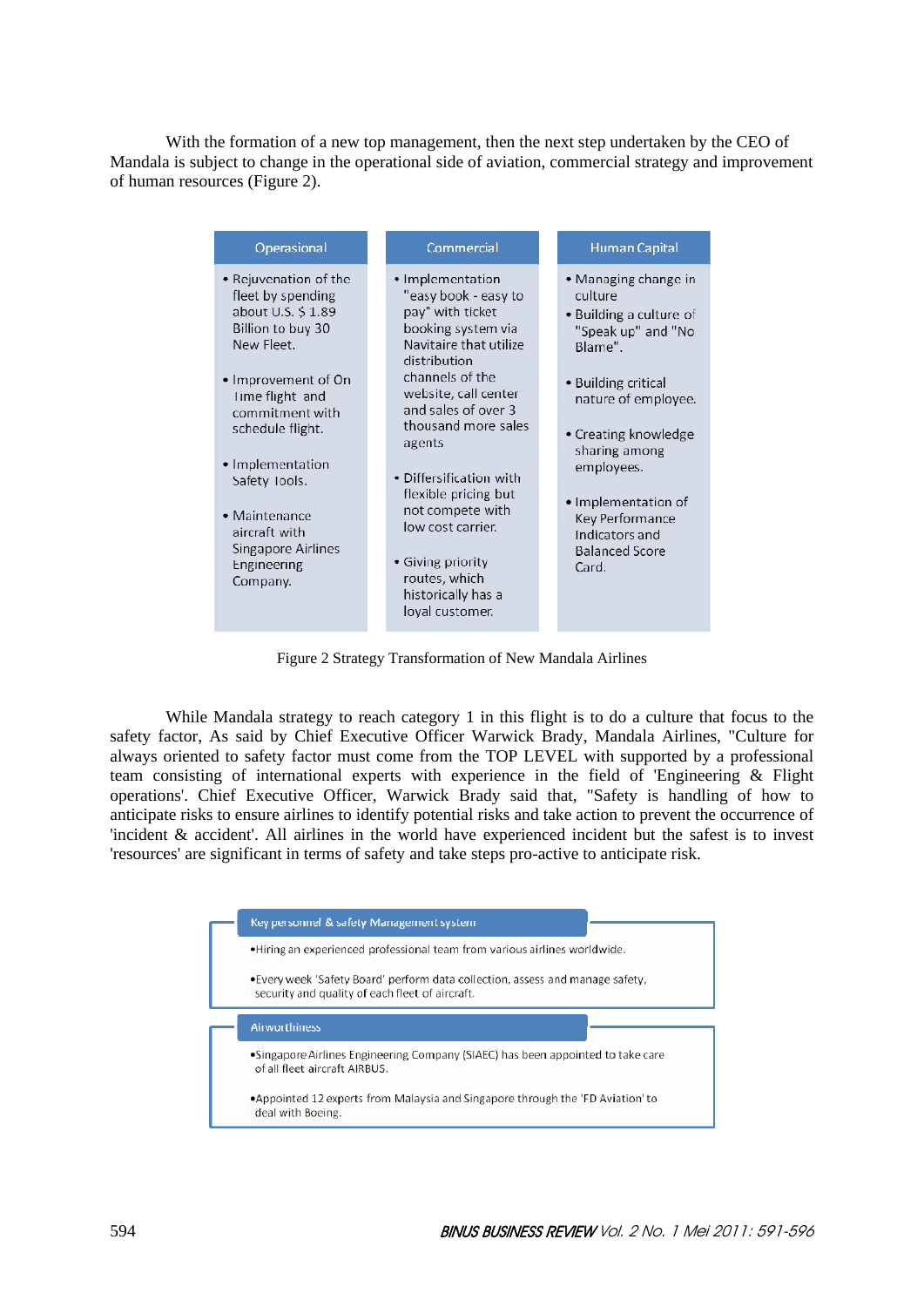

Figure 3 Main Foundation Strategy of New Mandala Airlines to Achieve Category 1

 During this transformation process underway, Warwick Brady, CEO of Mandala monitoring directly in the field to all existing units. And in the monitoring carried out, as the CEO of Mandala, he explains why companies must change and what will be and has been done. Almost all communication channels utilized by Warwick. All suggestions and criticism he received in the hope of transformation, which is conducted together this can be achieved with maximum results. Within a fairly fast after this transformation process, Mandala was transformed into the most innovative airline in 2007 and 2008. Mandala was awarded 'Best Airlines 1 / 2008 for Domestic Airlines category. "This gift is a form of appreciation from the PT (Persero) Angkasa Pura I Main Branch Ngurah Rai Airport." Mandala Performance in the last 2 years showed a significant increase in the number of passengers or more than doubled in 2008 compared to the period of 2007.

# **CONCLUSIONS**

 After two years involved restructuring the operation to drive costs down and a fleet modernisation programme to replace a Boeing fleet with an all Airbus fleet, Warwick Brady successful bringing Mandala Airlines from a legacy brand into a modern, low cost carrier in the world's 4th most populous country, Indonesia. And at the end of February, Warwick Brady resigned as CEO of Mandala Airlines. Position Warwick Brady was replaced by Diono Nurjadin from Cardig International. Will Diono Nurjadin successfully continue the success of this transformation? How is the new CEO to create synergy and synchronization results interbreeding between domestic firms (Cardig International) with foreign companies (Indigo Partners) or in other words, how to unite the working culture between these two companies?